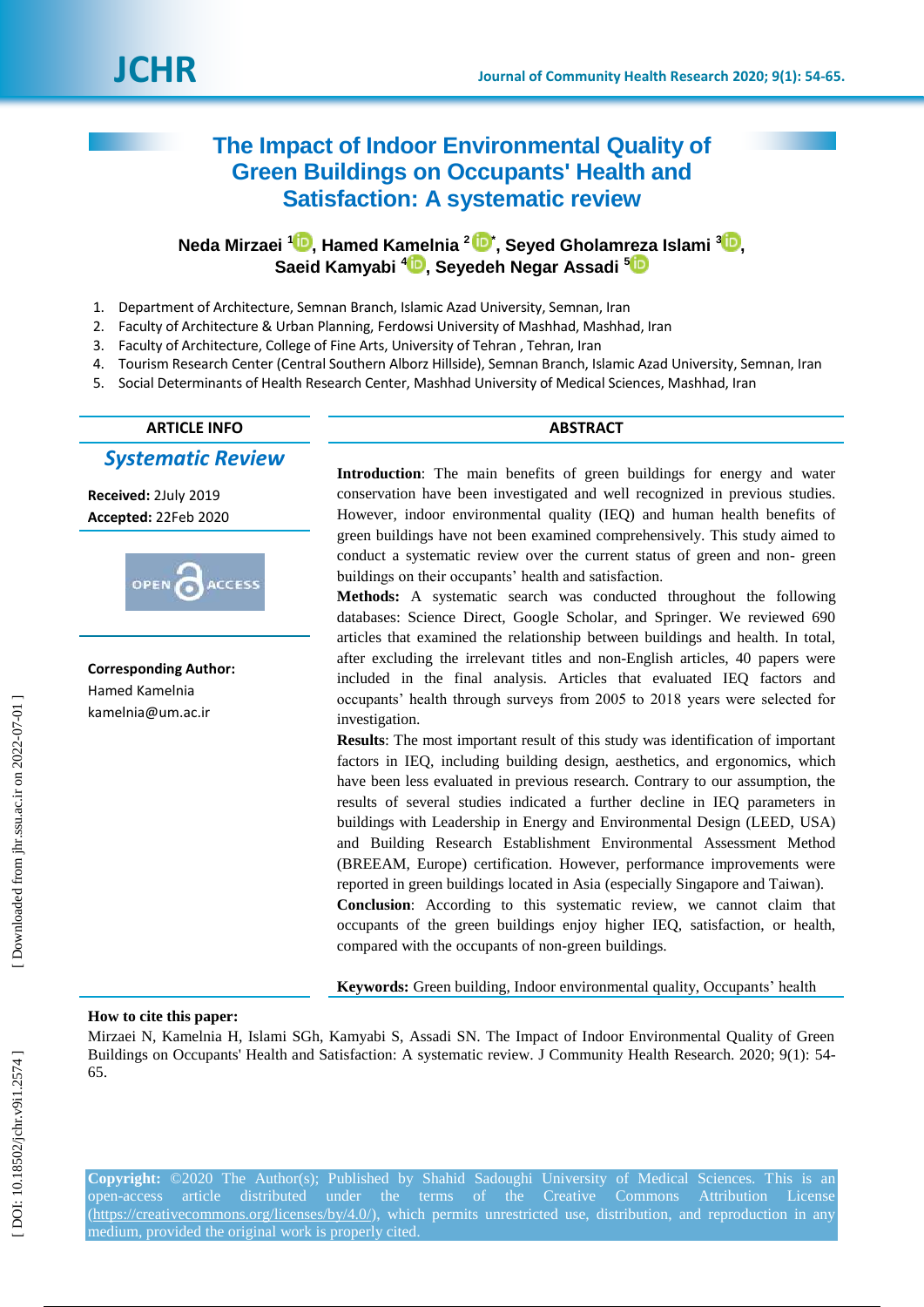## **Introduction**

Green buildings are designed to minimize the environmental impact through energy and water conservation measures and limiting the local impact to the building site. Such buildings have directed the public attention to environmental issues and green buildings. On the other hand, only few people are familiar with the main purpose of green buildings that is to provide health and comfort for the occupants (1) . Different green building certification programs and guidelines, including Leadership in Energy and Environmental Design (LEED, USA), Building Research Establishment Environmental Assessment Method (BREEAM, UK), and Green Star (Australia) have been established to define sustainable green buildings and provide appropriate rating measure s (2) . These systems classify the assessment tools into several categories, including energy, water usage, sustainable sites, materials and resources, and indoor environmental qualit y (IEQ) (3).

Since people spend more than 90% of their time in indoor environments, IEQ is one of the most important factors affecting the physiological and psychological health of occupants (4).

However, the human health benefits of green buildings and IEQ have not been thoroughly evaluated (1).

Considering the great significance of IEQ in green building certification, authorities are expected to pay particular attention to IEQ (5) and the occupants are predicted to be healthier than those residing in non -green buildings with no certification.

Research showed that the relationship between IEQ and health was very complex, since a wide range of environmental factors can affect the health of building occupants (6, 7). According to Fisk al. (2007) dampness problems and mold contamination cause health risks (8). In this regard , Apte et al. (2000) and Lewtas (2007) mentioned the relationship between Indoor air quality (IAQ) and SBS symptoms in occupants (7, 9). Furthermore, Houtman et al. (2008) and Jaakkola et al. (2013) agreed that poor indoor environmental quality (IEQ) has short - (e.g., sick building syndrome and building-related illness) and longterm (e.g., psychiatric problems, cardiovascular disease, asthma, and obesity) impacts on the resident's performance, productivity, as well as physical and mental health development (10, 11).

Globally, green building certification programs consider the parameters and indicators that are relevant to the health and comfort of the occupants in IEQ . According to Khoshbakht and et al. (2018) , IAQ, thermal comfort, visual comfort, and acoustic comfort are important sub -domains of IEQ (12). Table 1 presents the public health problems associated with these sub -domains .

| Indoor air<br>quality | Sick building syndrome (SBS), building-related illness (BRI), headache, nausea, drowsiness,<br>shortness of breath, fatigue, heart failure, cancer (at high concentrations), signs of inflammation<br>(e.g., temporary burning of the eyes and nose or sore throat), asthma, respiratory infections, chest<br>pain, pulmonary and cardiac diseases, lung cancer, and stroke |
|-----------------------|-----------------------------------------------------------------------------------------------------------------------------------------------------------------------------------------------------------------------------------------------------------------------------------------------------------------------------------------------------------------------------|
| Thermal               | SBS, dry skin, irritability symptoms, itching, red skin, respiratory problems, infection, and                                                                                                                                                                                                                                                                               |
| comfort               | reduced concentration                                                                                                                                                                                                                                                                                                                                                       |
| Visual comfort        | Discomfort, dry eye, reduced concentration and visual function, early eye fatigue, and headache                                                                                                                                                                                                                                                                             |
| Acoustic              | Lack of comfort (headache, fatigue, and irritability), internal ear inflammation, sleep disorder,                                                                                                                                                                                                                                                                           |
| comfort               | mental stress, cardiovascular disease, and temporary or permanent loss of hearing                                                                                                                                                                                                                                                                                           |

Table 1. The impact of IEQ sub-domains on health (13)

As mentioned earlier, these four sub -domains play a major role in most evaluation systems. However, some researchers believe that building occupants are simultaneously exposed to other

environmental parameters , assessment of which is influenced by indoor environment . These factors, less widely discussed, include outdoor access, building design, furniture, cleanliness, building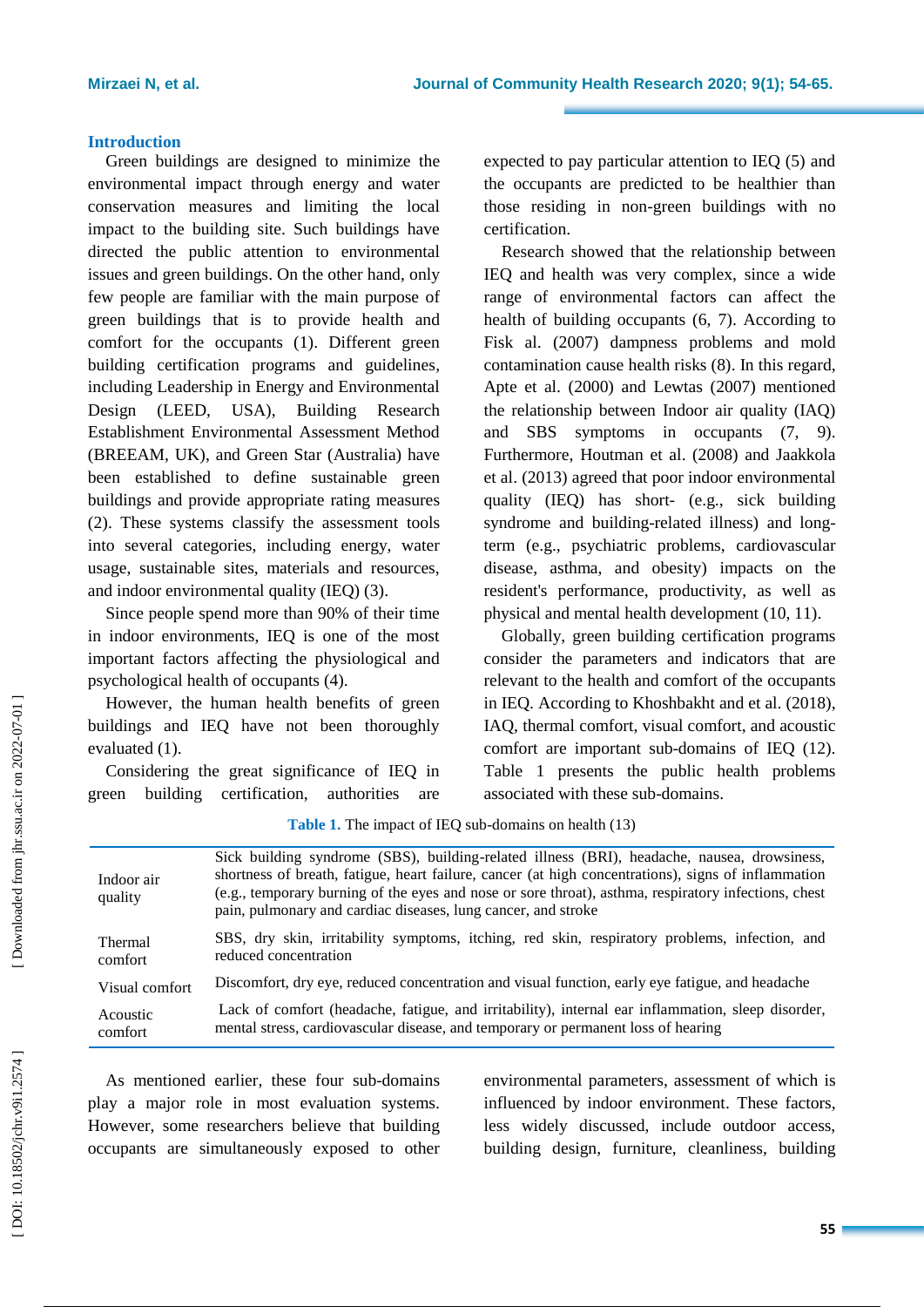maintenance, personal control, and ergonomics (12, 14) . In the present study, we aimed to review the relevant studies in order to identify other IEQ parameters and evaluate their effects on health.

#### **Methods**

We applied a systematic review approach  $(15)$ and searched the scientific databases to identify the research papers on health and IEQ of green buildings. Despite the wide range of articles in this area, a limited number of papers investigated the green standards and compared green buildings with non -green buildings. Since the main objective of this study was to collect and evaluat e the findings on the performance of green buildings compared with non -green buildings, our search was limited to research articles with no time restrictions. The latest version of Preferred Reporting Items for Systematic Reviews and Meta-Analyses (PRISMA) checklist was also used in this study (16).

In December 201 8, electronic databases and journals, including Science Direct, Google Scholar, and Springer were searched with the following keywords : "green buildings ", "green certification", "built environment" and "health".



**Figure 1.** The process of article selection from journal databases

In addition, articles were selected from the reference list of articles found in the database search. Figure 1 represents the process of article selection from the selected databases for review in this study.

## **Result s**

A total of 40 articles were included in our review. These studies had applied different evaluation tools and questionnaires as research tools . Table 2 contains information related to the lists of the key research and methodological characteristics of the selected studies .

Figure 2 shows the geographical distribution of studies in Table 2, exploiting the geographical distribution of selected green buildings.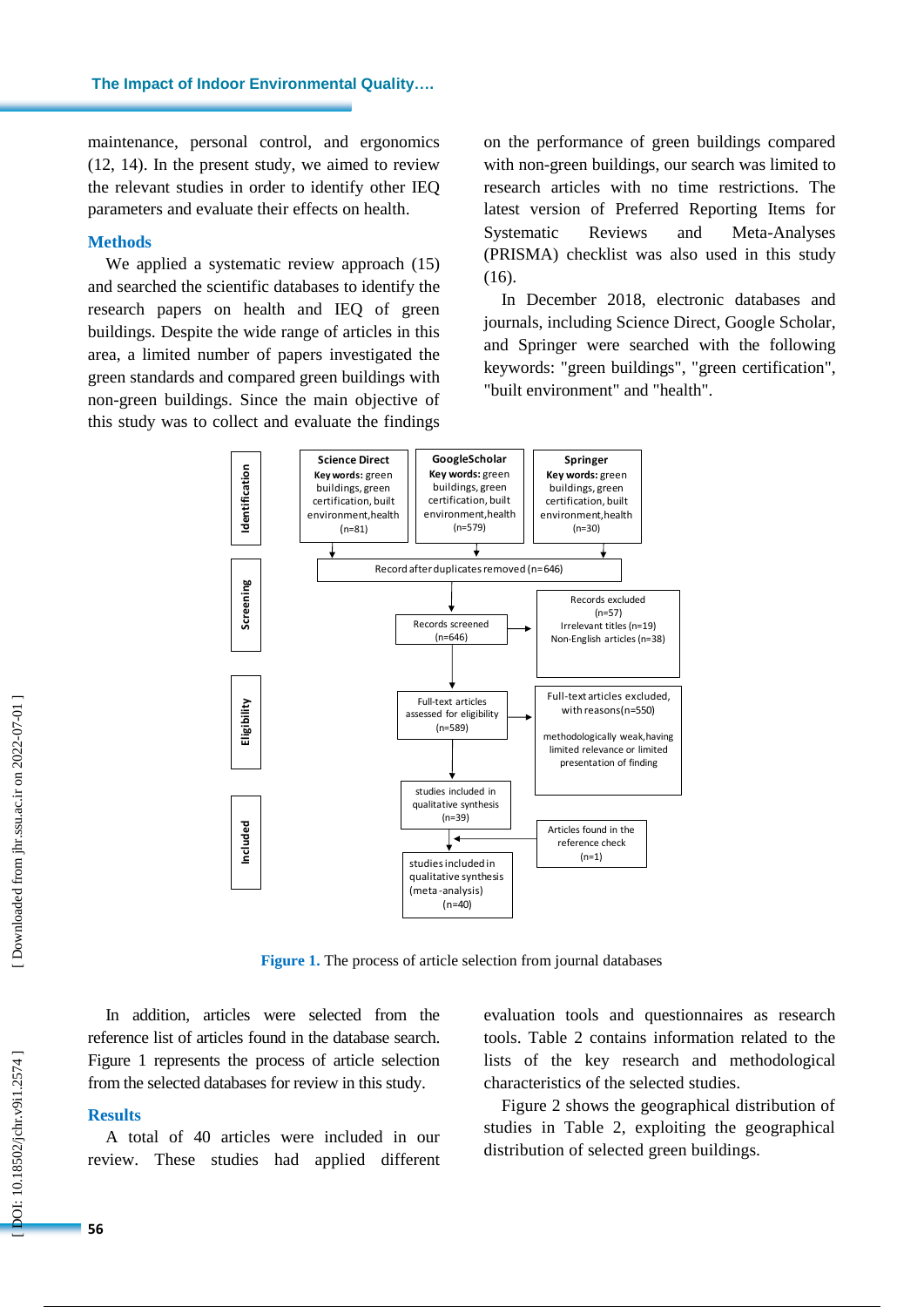۰

|                           | <b>Sample</b>    |                |                          | <b>Green</b>           |                                                                   |  |  |
|---------------------------|------------------|----------------|--------------------------|------------------------|-------------------------------------------------------------------|--|--|
| Reference/date            | <b>Green</b>     | Non-<br>green  | <b>Country</b>           | building<br>programme  | <b>Type of</b><br>study                                           |  |  |
| Huizenga et al. (17)      | $25(16+9)$       | 1              | US/Europe                | <b>LEED</b>            | Post-occupancy Surveys                                            |  |  |
| Abbaszadeh et al. (18)    | $21(15+6)$       | 160            | US/UK/Europe             | <b>LEED</b>            | Post-occupancy Surveys                                            |  |  |
| Edwards (19)              | 1                |                | <b>UK</b>                | <b>BREEAM</b>          | Physical Measurements /<br>compared to survey benchmarks          |  |  |
| Leaman $(20)$             | 22               | 23             | Australia                | N.A                    | Post-occupancy Surveys                                            |  |  |
| Leaman & Bordass(21)      | 177              |                | <b>UK</b>                | Several                | <b>Post-occupancy Surveys</b>                                     |  |  |
| Paul & Taylor(22)         | 1                | $\overline{2}$ | Australia                | N.A                    | Post-occupancy Surveys/<br><b>Physical Measurements</b>           |  |  |
| Lee & Kim $(23)$          | 15               | 200            | <b>US</b>                | <b>LEED</b>            | <b>Post-occupancy Surveys</b>                                     |  |  |
| Lee & Guerin $(24)$       | 15               |                | <b>US</b>                | <b>LEED</b>            | Post-occupancy Surveys                                            |  |  |
| Brown $&$ Cole (25)       | $\mathbf{1}$     | $\mathbf{1}$   | Canada                   | <b>LEED</b>            | Post-occupancy Surveys                                            |  |  |
| Baird $(26)$              | 30               |                | Worldwide                | Several                | Post-occupancy Surveys                                            |  |  |
| Lee & Guerin $(27)$       | 5                |                | <b>US</b>                | <b>LEED</b>            | Post-occupancy Surveys                                            |  |  |
| Hwang $(28)$              | 1                |                | Korea                    | <b>KGBC</b>            | Post-occupancy Surveys/                                           |  |  |
|                           |                  |                |                          |                        | <b>Physical Measurements</b>                                      |  |  |
| Brown et al. (29)         | 1                | $\mathbf{1}$   | Canada                   | <b>LEED</b>            | Pre and Post-occupancy Surveys                                    |  |  |
| Thomas $(30)$             | 1                |                | Australia                | Green Star             | Post-occupancy Surveys /<br>compared to survey benchmarks         |  |  |
| Zhang and Altan (31)      | 1                | 1              | <b>UK</b>                | N.A                    | Post-occupancy Surveys                                            |  |  |
| Issa et al (32)           | 20               | 10             | Canada                   | N.A                    | Pre and Post-occupancy Surveys                                    |  |  |
| Singh $(33)$              | $\overline{c}$   | 2              | <b>US</b>                | <b>LEED</b>            | Pre and Post-occupancy Surveys                                    |  |  |
| Gou , Lau, and Shen (34)  | $\overline{c}$   | 1              | China                    | <b>LEED</b>            | Pre and Post-occupancy Surveys                                    |  |  |
| Baird et al. (35)         | 31               | 109            | North America<br>/Europe | <b>BREEAM</b><br>/LEED | Pre and Post-occupancy Surveys                                    |  |  |
| Mccunn & Gifford $(36)$   | 15               |                | Canada                   | <b>LEED</b>            | Pre and Post-occupancy Surveys                                    |  |  |
| Deuble & de Dear (37)     | $\overline{c}$   |                | Australia                | NA                     | Post-occupancy Surveys/<br><b>Physical Measurements</b>           |  |  |
| Rashid et al. (38)        | 1                |                | <b>US</b>                | <b>LEED</b>            | Post-occupancy Surveys /<br>compared to survey benchmarks         |  |  |
| Thatcher and Milner (39)  | 1                |                | South Africa             | Green Star             | Pre and Post-occupancy Surveys<br>/ compared to survey benchmarks |  |  |
| Gou, Prasad, and Lau (40) | $9(5G+4L)$       | 5              | China                    | GBL/<br><b>LEED</b>    | Post-occupancy Surveys                                            |  |  |
|                           |                  |                |                          | LEED and               | Post-occupancy Surveys/                                           |  |  |
| Newsham et al. (41)       | 12               | 12             | US/Canada                | <b>LEED</b>            | <b>Physical Measurements</b>                                      |  |  |
|                           |                  |                |                          | <b>CANADA</b>          |                                                                   |  |  |
| Altomonte & Schiavon (42) | 65               | 79             | US/Europe                | <b>LEED</b>            | Post-occupancy Surveys                                            |  |  |
| Menadue et al. (43)       | 4                | $\overline{4}$ | Canada                   | Green Star             | Post-occupancy Surveys                                            |  |  |
| Agha-Hossein et al. (44)  | 1                | 1              | UK                       | <b>BREEAM</b>          | Post-occupancy Surveys /<br>compared to survey benchmarks         |  |  |
| Liang et al. $(45)$       | 3                | $\overline{c}$ | Taiwan                   | <b>EEWH</b>            | Post-occupancy Surveys/<br><b>Physical Measurements</b>           |  |  |
| Hedge et al. (46)         | $\mathbf{2}$     | $\mathbf{1}$   | Canada                   | <b>LEED</b><br>Canada  | <b>Post-occupancy Surveys</b>                                     |  |  |
| Pei et al. (47)           | 10               | 42             | China                    | <b>GBL</b>             | Post-occupancy Surveys/<br><b>Physical Measurements</b>           |  |  |
| Kim et al. $(48)$         | 2                | 2              | <b>US</b>                | <b>LEED</b>            | Post-occupancy Surveys                                            |  |  |
|                           |                  |                |                          | <b>GREEN</b>           | Post-occupancy Surveys/                                           |  |  |
| Tham et al. $(49)$        | 1                | $\mathbf{1}$   | Singapore                | <b>MARK</b>            | <b>Physical Measurements</b>                                      |  |  |
| Ravindu et al. (50)       | $\boldsymbol{2}$ | $\overline{c}$ | Sri Lanka                | <b>LEED</b>            | Post-occupancy Surveys/<br><b>Physical Measurements</b>           |  |  |
| Altomonte et al. (51)     | 1                | $\mathbf{1}$   | UK                       | <b>LEED</b>            | Post-occupancy Surveys                                            |  |  |

Table 2. Review of articles on IEQ in green and non-green building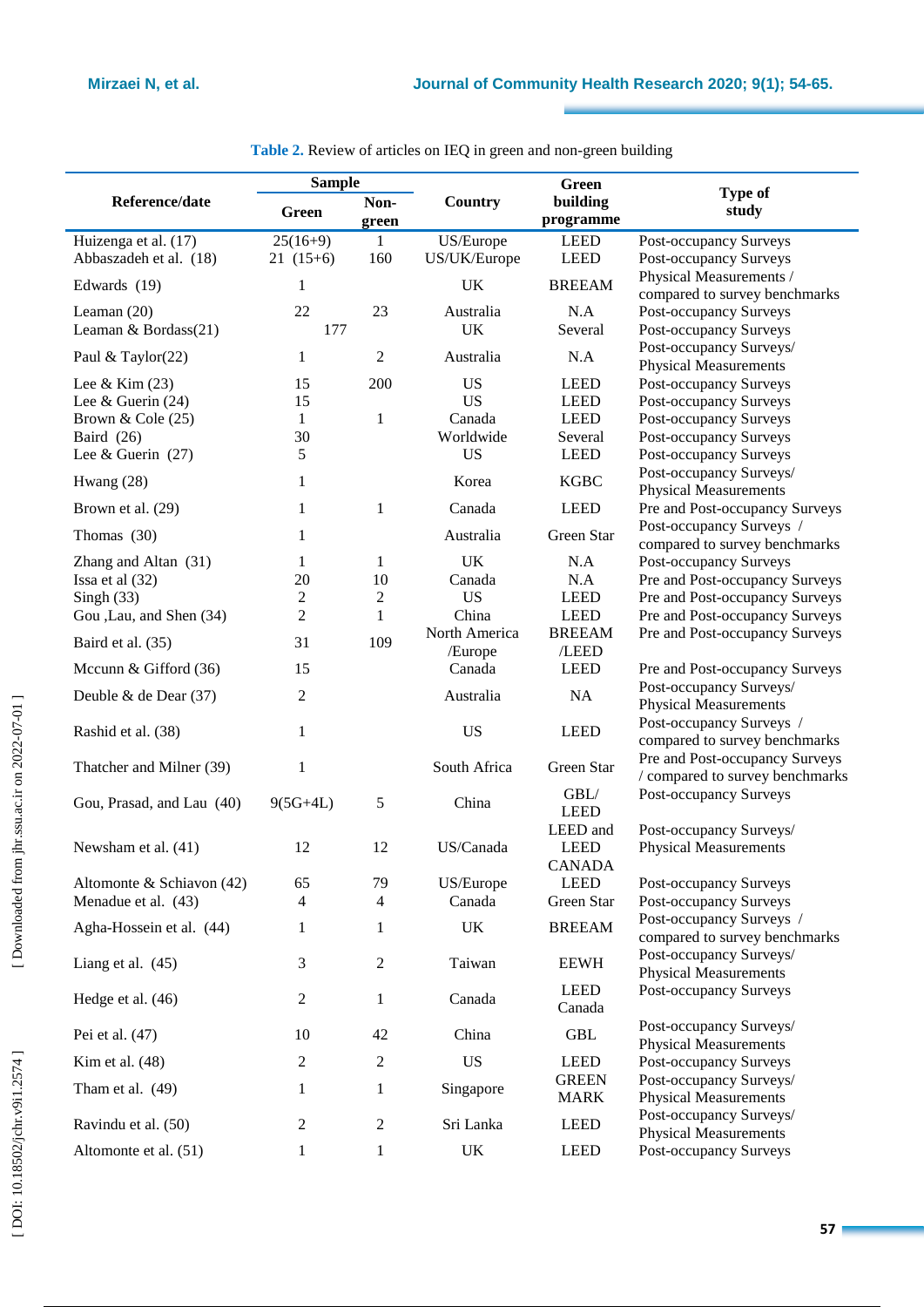## **The Impact of Indoor Environmental Quality … .**

| Lin et al. $(52)$        | 10 | 8        | China        | <b>GBL</b>    | Post-occupancy Surveys         |
|--------------------------|----|----------|--------------|---------------|--------------------------------|
| Sediso & Lee (53)        | 2  | $\gamma$ | North Korea  | G-SEED        | Post-occupancy Surveys         |
| Thatcher and Milner (54) |    |          | South Africa | Green Star    | Pre and Post-occupancy Surveys |
|                          |    |          |              | south Africa  |                                |
| Altomonte et al. (55)    |    |          | UK           | <b>BREEAM</b> | Postoccupancy Surveys          |
|                          |    |          |              | <b>GREEN</b>  | Post-occupancy Surveys/        |
| Lee et al. $(56)$        | 8  | 6        | Singapore    | <b>MARK</b>   | <b>Physical Measurements</b>   |



**Figure 2.** Dispersion map of the reviewed articles around the world

## **Evaluation of IEQ parameters**

Table 3 shows a summary of the findings and indicators in 40 articles reviewed in this study. The horizontal column indicates the most commonly discussed 20 IEQ factors in all evaluated studies.

**Table 3.** Summary of the findings reported in articles related to IEQ factors in green and non -green buildings

|                                            |                      |          | <b>Environmental factors</b> |                |          |                    |                      |          |            | <b>Personal control</b>       |          |            |             |          |          |                   |          |
|--------------------------------------------|----------------------|----------|------------------------------|----------------|----------|--------------------|----------------------|----------|------------|-------------------------------|----------|------------|-------------|----------|----------|-------------------|----------|
| <b>Author</b><br>(year)                    | Thermal              | comfort  |                              | $\overline{M}$ |          | Amount<br>of light |                      | Noise    | Control    | Privacy                       |          |            | Operational |          |          | Satisfac-<br>tion |          |
|                                            | T.<br>$\overline{C}$ |          | T F.A V S L                  |                |          | D.<br>L            | V.<br>$\overline{C}$ | N        |            | P.C V.P S.P P C E S.N I A D H |          |            |             |          |          |                   |          |
| Huizenga et al. 2005                       |                      |          |                              |                | $\times$ |                    |                      | $\times$ |            |                               |          |            | $\times$    |          |          |                   |          |
| Abbaszadeh et al. 2006                     | $\uparrow$           |          |                              |                | $\times$ |                    |                      | $\times$ |            |                               |          |            |             |          |          |                   |          |
| Edwards 2006                               | $\uparrow$           |          |                              |                |          |                    |                      | ↓        |            |                               |          |            |             |          |          |                   |          |
| Leaman et al. 2007                         | $\times$             |          | $\times$                     |                |          |                    |                      |          |            |                               |          |            |             |          |          |                   |          |
| Leaman & Bordass 2007                      |                      | $\times$ | ↑                            |                |          |                    |                      | $\times$ |            |                               |          |            |             |          |          |                   |          |
| Paul & Taylor 2008                         | $\times$             |          |                              | $\times$       |          |                    | $\times$             | $\times$ |            |                               |          |            |             |          | $\times$ |                   |          |
| Lee $&$ Kim 2008                           | $\uparrow$           |          |                              |                |          |                    |                      |          |            |                               |          |            |             |          |          |                   |          |
| Lee & Guerin 2009                          |                      |          |                              |                |          |                    |                      |          |            |                               |          |            |             |          |          |                   |          |
| Brown & Cole 2009                          | $\uparrow$           |          |                              |                |          |                    |                      |          | $\uparrow$ |                               |          |            |             |          |          |                   |          |
| <b>Baird 2010</b>                          |                      |          |                              |                |          |                    |                      |          |            |                               |          |            |             |          |          |                   |          |
| Lee & Guerin 2010                          | $\times$             |          |                              |                |          |                    |                      |          |            |                               |          |            |             |          |          |                   |          |
| Hwang 2010                                 |                      |          |                              |                |          |                    |                      |          |            |                               |          |            |             |          |          |                   |          |
| Brown et al. 2010                          |                      | ×        |                              |                |          |                    |                      |          |            |                               |          | $\uparrow$ |             |          |          |                   |          |
| Thomas 2010                                |                      |          |                              |                |          | $\times$           |                      |          |            |                               |          |            | $\times$    |          |          |                   |          |
| Zhang and Altan 2011                       | ↑                    |          |                              |                |          |                    |                      | $\times$ |            |                               |          |            |             |          |          |                   |          |
| Issa et al.2011                            |                      |          |                              |                |          |                    |                      |          |            |                               |          |            |             |          |          |                   |          |
| Gou ,Lau, and Shen 2011                    |                      | $\times$ |                              |                |          |                    |                      | $\times$ |            |                               |          |            |             |          |          |                   |          |
| <b>Singh 2011</b>                          |                      |          |                              |                |          | $\times$           |                      | $\times$ |            |                               | $\times$ |            |             |          |          |                   |          |
| Baird et al. 2012                          |                      |          |                              |                |          |                    |                      | $\times$ | $\times$   |                               |          |            |             |          |          |                   |          |
| Mccunn & Gifford 2012                      |                      |          |                              |                |          |                    |                      |          |            |                               |          |            | $\times$    |          |          | $\times$          |          |
| Deuble & de Dear 2012<br>Rashid et al.2012 |                      | $\times$ |                              | $\times$       | ×        |                    |                      | $\times$ |            |                               |          |            |             |          |          |                   |          |
|                                            |                      |          |                              |                |          |                    |                      |          |            |                               |          |            |             | $\times$ |          |                   |          |
| Thatcher and Milner 2012                   |                      |          |                              |                |          |                    |                      |          |            |                               |          |            |             |          |          |                   | $\times$ |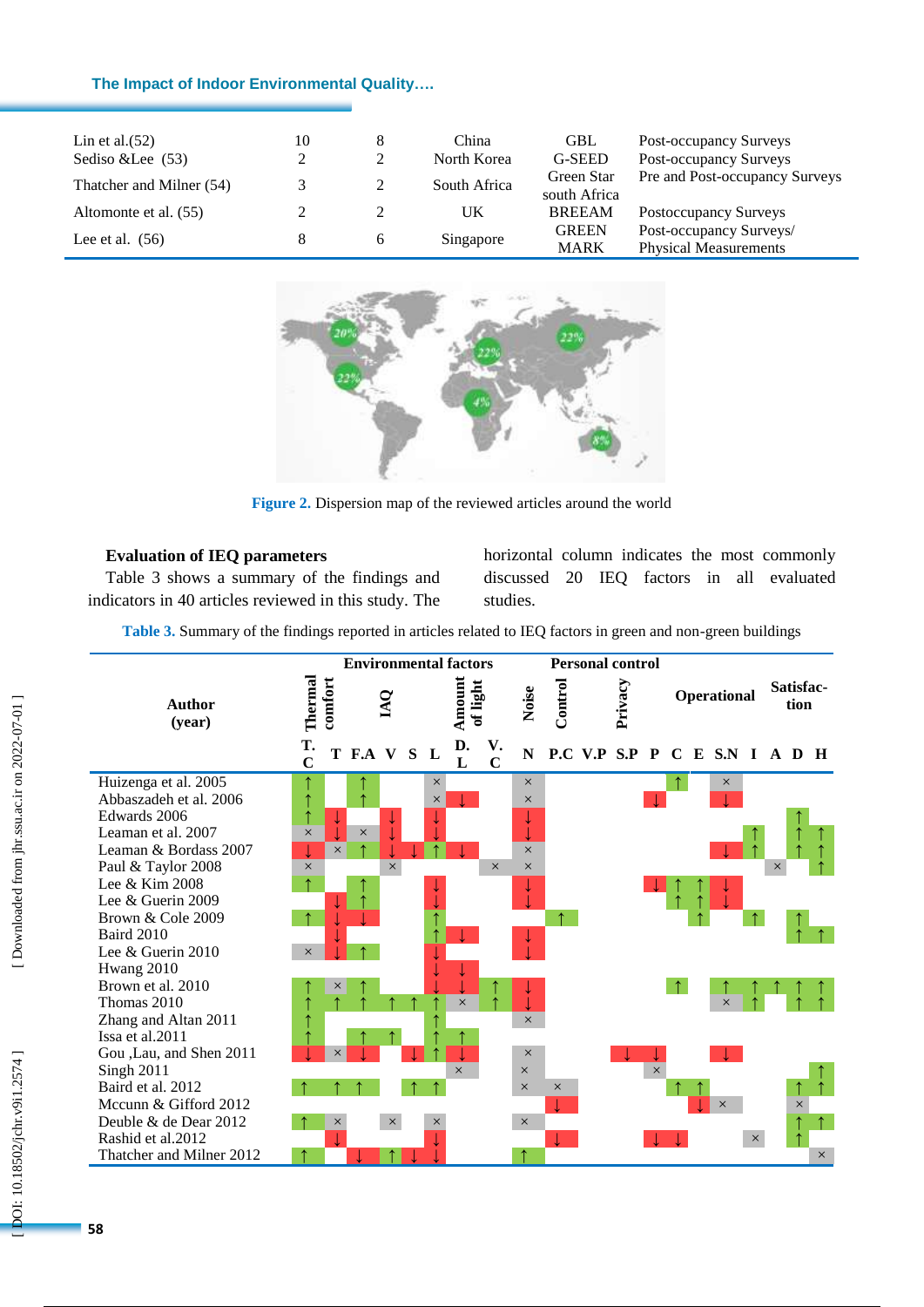

Note: (↑) Higher satisfaction in Green buildings, (↓) Lower satisfaction in Green buildings, (×) No significant differences **Abbreviators:** 

**T.C:** Thermal Comfort, **T:** Temprature, **F.A:** Fresh Air, **V:** Ventilation , **S:** Smell/ Odur, **L:** Lighting, **D.L:** Daylight/ glare, **V.C:**  Visual Comfort **N:** Noise/ Acoustic, **P.C:** Personal Control , **V.P:** Visual Privacy, **S.P:** Sound Privacy, **P:** Privacy , **C:**Cleanliness , **E:**  Ergonomic/ Furniture **S.N:** Space needs / Office layout**, I:** Image, **A:** Aesthetics, **D:** Design, **H:** Health

Assuming that all indicators are taken into consideration in a single study, articles evaluating more than 50% of the indicators were considered comprehensive. According to this definition in our systematic review, about 23% of the papers were considered comprehensive.

| <b>Parameter</b>           | <b>Higher satisfaction</b> | Lower satisfaction in | No significant |
|----------------------------|----------------------------|-----------------------|----------------|
|                            | in Green buildings         | Green buildings       | differences    |
| Thermal comfort            | 53%                        | 8%                    | 15%            |
| Temperature                | 10%                        | 20%                   | 15%            |
| IAQ /Fresh air             | 50%                        | 15%                   | 10%            |
| Ventilation                | 15%                        | 10%                   | 10%            |
| Smell/Odur                 | 8%                         | 10%                   | $\Omega$       |
| Lighting                   | 38%                        | 30%                   | 13%            |
| Daylight/ Glare            | 5%                         | 15%                   | 3%             |
| View /Visual comfort       | 13%                        | 0%                    | 5%             |
| Noise / Acoustic           | 13%                        | 25%                   | 40%            |
| Personal Control           | 3%                         | 10%                   | 8%             |
| Visual privacy             | $\Omega$                   | 5%                    | 5%             |
| Sound privacy              | 3%                         | 5%                    | 8%             |
| Privacy                    | 5%                         | 13%                   | 3%             |
| <b>Cleanliness</b>         | 20%                        | 3%                    | 5%             |
| Ergonomic/Furniture        | 18%                        | 3%                    | 5%             |
| Space needs/ office layout | 15%                        | 15%                   | 8%             |
| Image                      | 20%                        | $\theta$              | 3%             |
| Aesthetics                 | 8%                         | 0                     | 3%             |
| Design                     | 30%                        | $\theta$              | 8%             |
| Health                     | 38%                        | $\theta$              | 10%            |
|                            |                            |                       |                |

**Table 4.** Comparison of changes in the assessment indicators of green buildings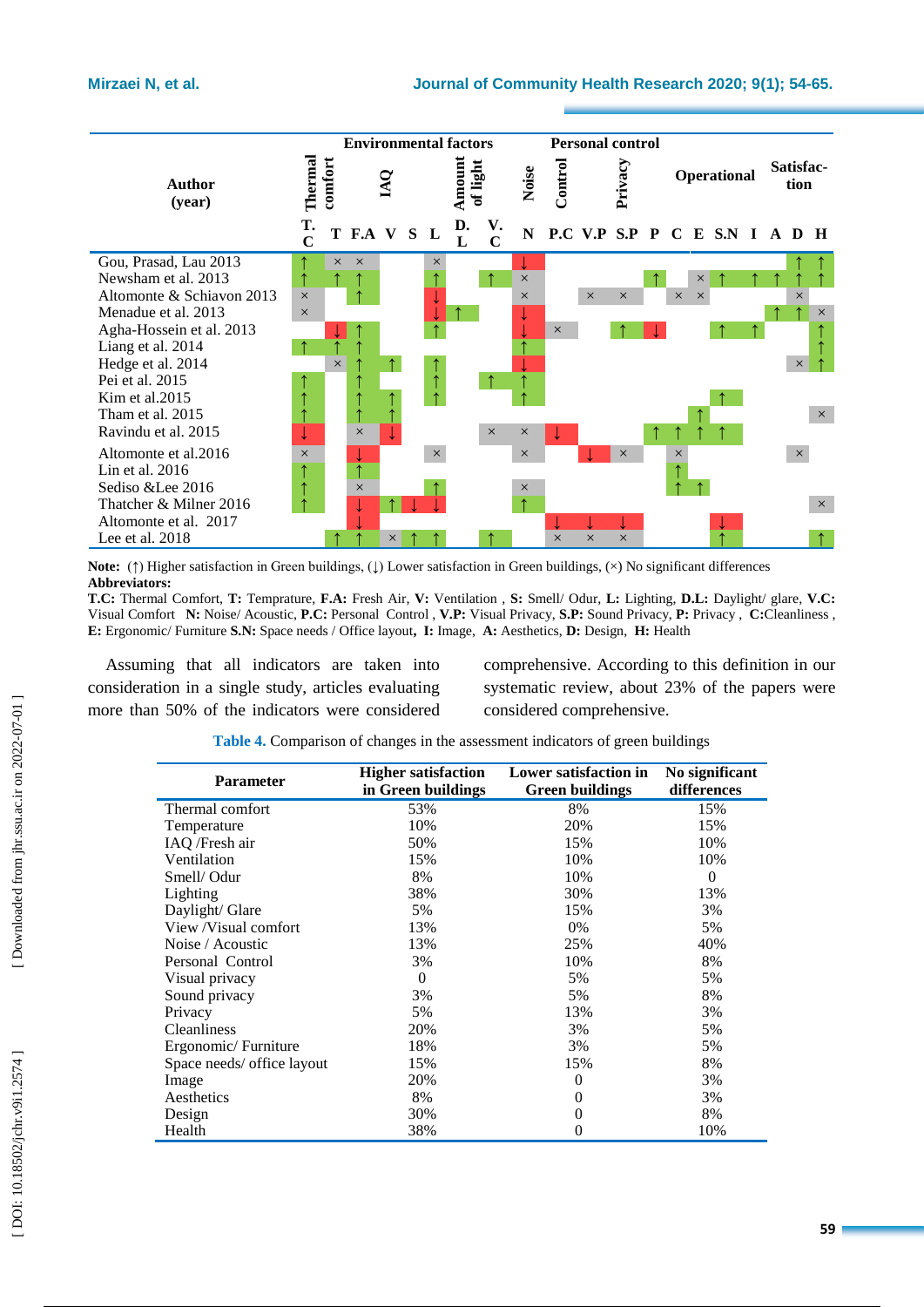**The Impact of Indoor Environmental Quality … .**

Comparison of the rate of change in indicators after applying the green building guidelines in the selected studies (Table 4) showed more than 50% of improvement in 5% of indicators, including thermal comfort and air quality. However, the lighting index dropped by 30% and the noise index showed no significant changes (in 40% of cases) among all factors.

According to our findings, the indicators selected in our study can be classified into four groups of environmental, personal, performance and maintenance, as well as satisfaction indicators based on the study by Baird in 2010. Environmental indicators are measured by assessment tools based on specific criteria, while other factors can be examined individually and through surveys. Table 4 represents the share of each indicator in percentage. Based on this categorization, technical indicators including thermal comfort showed the highest improvement (53%), the lighting index had the most significant drop (30%), and the noise index remained unchanged most consistently (40%).

## **Comparison of green building assessment systems and guidelines**

Table 5 indicates the changes in indicators based on the type of instructions and certification for green buildings. In most studies (29 out of 40 papers), green buildings were compared with non green buildings and five studies rated green buildings based on local standard guidelines and criteria.

| Green building programme | <b>Overall</b> | Samle | <b>Higher satisfaction in</b><br><b>Green buildings</b> | <b>Lower satisfaction Or</b><br>No differences in<br><b>Green buildings</b> |  |  |  |  |
|--------------------------|----------------|-------|---------------------------------------------------------|-----------------------------------------------------------------------------|--|--|--|--|
| <b>LEED</b>              | 48%            | 195   | 18%                                                     | 20%                                                                         |  |  |  |  |
| <b>BREEAM</b>            | 10%            | 19    | 23%                                                     | 19%                                                                         |  |  |  |  |
| Green Star               | 10%            | 8     | 25%                                                     | 14%                                                                         |  |  |  |  |
| <b>GBL</b>               | 7%             | 25    | 18%                                                     | 7%                                                                          |  |  |  |  |
| <b>KGBC</b>              | 2%             |       | $\theta$                                                | 10%                                                                         |  |  |  |  |
| <b>EEWH</b>              | 2%             | 3     | 25%                                                     | $\theta$                                                                    |  |  |  |  |
| <b>GREEN MARK</b>        | 5%             | 9     | 28%                                                     | 15%                                                                         |  |  |  |  |
| G-SEED                   | 2%             | 3     | 20%                                                     | 10%                                                                         |  |  |  |  |
| NA.                      | 14%            | 176   | 13%                                                     | 22%                                                                         |  |  |  |  |

|  |  |  | Table 5. Changes in indicators based on the type of assessment system for green buildings |
|--|--|--|-------------------------------------------------------------------------------------------|
|  |  |  |                                                                                           |

In total, 40 studies had followed green building guidelines, including studies by Baird 2012 and Gou 2013, which had applied guidelines of BREEAM/LEED and GBL/LEED, respectively. Moreover, Leaman , Bordass , and Baird (2010) compared several green certifications, while the rest of studies (90%) only used one assessment system. The most commonly used certification was LEED (48%), while KGBC, EEWH, and G -SEED showed the lowest frequencies. It should be noted that in 15% of the studies, type of certificate was not clear.

#### **Discussion**

The reviewed studies reported controversial findings regarding green building certification ,

IEQ , and occupants' health and satisfaction. Some studies confirmed the benefits of green buildings. In this regard, Abbaszadeh et al. showed that despite insignificant differences in terms of lighting and noise indices, the overall comfort of green buildings was higher than that of conventional buildings (18). Moreover, Edward (2006) observed improvements in thermal comfort, health, mental image of work environment, interior design , and most importantly, health of occupants in a green building with a BREEAM certification in the UK according to the guidelines (19).

Leaman and Baird, in two independent studies found that physical health improved in green buildings (20, 21, 26, 35). In addition, Brown et al.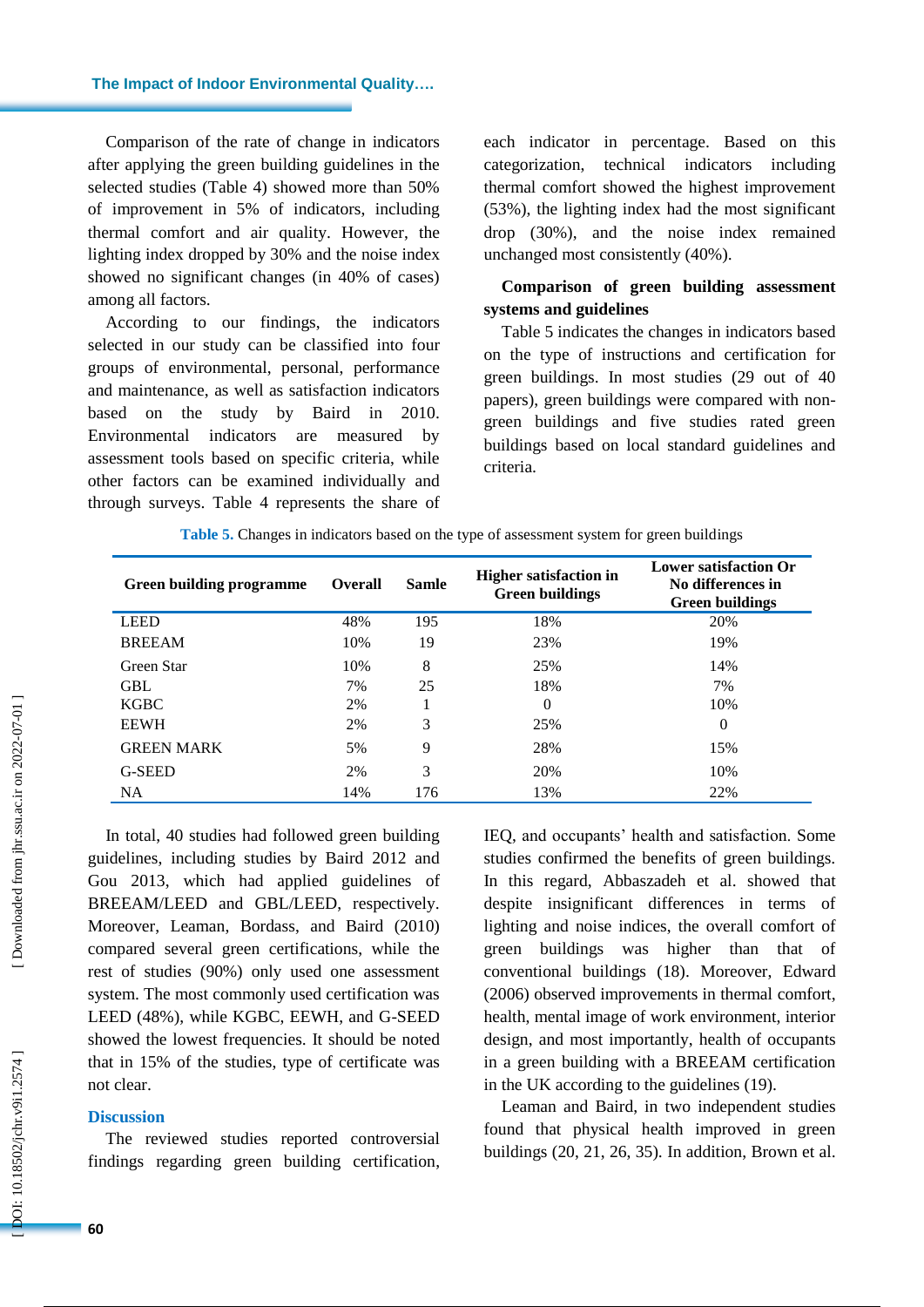reported that the green buildings were healthier; 41% of the respondents were healthier on average (29). Some researchers also found a significant relationship between health and green building s (28, 30, 31, 40). In North America, Newsham et al. evaluated 12 pairs of green and conventional buildings and reported higher performance of green buildings in terms of IEQ, satisfaction, and health (41).

Liang et al. also indicated that the occupants' overall health, perception, and IEQ satisfaction were higher in green buildings (coughing , sneezing, and neck or back pain were less common ) . In their study, health problems of the staff in office environments were mostly related to furniture and ergonomics (45). Moreover, Canada and Singapore reported better health outcomes (e.g., headache, unusual fatigue, and skin sensitivity) in green buildings (46, 56).

On the other hand, some studies did not report any improvement s in the IEQ of green buildings with certification. In this regard, Altomont and Schiavon, in a comparative study over LEED and conventional buildings concluded that no significant difference was observed in the IEQ of buildings with and without LEED certification (42). Similar findings were reported in their subsequent studies in the UK , based on BREEAM guidelines in 2017 (55). In another study from China, Gou et al. did not indicate any significant difference s in IEQ satisfaction between green and conventional building s (34).

Other researchers did not report any significant improvement s in the mental health, job satisfaction, or willingness to stay in green building among the occupants (22, 39, 42, 43) . In another study from Singapore, Tham et al. found that although people perceived air quality as fresher and ergonomics as more satisfactory in green buildings, they rejected any association between green building certification and reduction of SBS symptoms or sick leav e. They proposed a more comprehensive research plan , including a larger number of buildings (50).

Our findings showed that among general indicators (i.e., personal, performance and

maintenance, as well as satisfaction) , health had the highest improvement (38%). In a closer investigation , 18 studies from a total of 40 (45%) reported health related changes in residents of green building. We found that two third s of these studies were performed after 2011, which represent s that the effects of building characteristic on occupants' health was take n into consideration recently.

Administrative design was associated with the greatest dissatisfaction rate (15%) and health index was the most unchanged factor from the perspective of occupants (10%). Although environmental and technical indicators were examined in 50% of the studies, three main indicators of privacy (i.e., auditory and visual privacy) as well as environmental control, architectural design, aesthetic factors, ergonomics, and cleanliness, which accounted for about 55% of all indicators, were studied in almost 24% of the articles.

The findings showed no decline in the EEWH system, while KGBC exhibited no improvement. On the other hand, in LEED buildings, the rate of improvement (18%) was lower than the rate of decline (20%).

## **Limitations**

Several important assessment systems, such as DNGB, Green Globes, CASBEE, and health related certificates , such as LBC and WELL , were not examined in the selected studies. Furthermore, some important factors integrated in the IEQ section of some certificates, such as immunity, biophilia, attention to the disabled, and human scale s were not included in these studies . Generally, each green building was rated based on the total score achieved from each section according to the instruction. In these papers, the score for each item was not reported . Therefore, the IEQ score of each building remained unknown and a green building with a low score could be evaluated as a high -rated building.

Most studies did not take the sample size into account. Many of these articles were case studies or had a limited sample size; this increase d the risk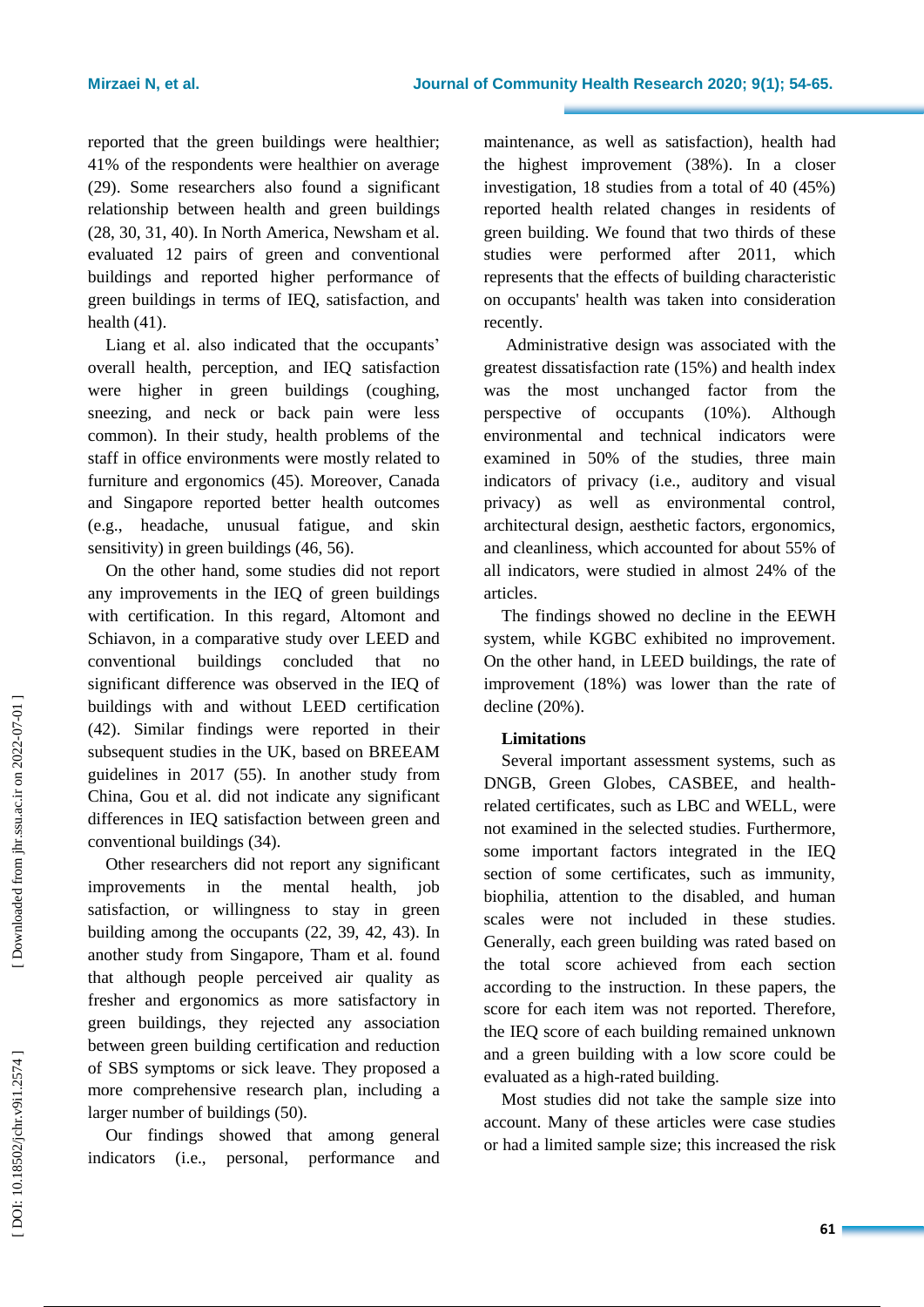of error and prevented the accurate analysis of IEQ -related design and health features. Only in 15% of the studies, IEQ was examined before and after housing and compared with that of other conventional building s . However, in other studies, green buildings were compared with the conventional ones ; this can be problematic regarding the fact that non -green buildings may be older than green ones .

Furthermore, differences in factors, such as age, gender, and residence time between green and non green building s can influence the decision -making regarding the health and general comfort of the occupants . For instance, if surveys of newly built green buildings were conducted after a short period, a possibility of bias may exist. This phenomenon is referred to as the "honeymoon effect" by Singh et al. (57).

## **Strengths**

As mentioned earlier, important indicators, such as personal control, design, aesthetics, privacy (e.g., personal, audio, visual) , ergonomics , and furniture can have major impacts on the physical and mental health of the occupants . Since the majority of related research focused environmental indicators, we are faced with a need for future studies to include a larger number of buildings to accurately assess the above -mentioned indicators . This phenomenon, as one of the important findings of this paper, has not been examined in previous studies.

Figure 2 illustrates that while most studies were conducted in the North America, the geographic dispersion was acceptable, since at least one systematic review was conducted in each of the five continents. This issue is important for examining different guidelines with respect to climate and culture and can be very useful in future studies.

Despite the long establishment of LEED in USA and BREEAM in UK, the results showed better performance of green buildings in Asia (especially Singapore), indicating the progress and improvement of green building guidelines in Asian countries.

## **Conclusion**

Following the establishment of green building certifications, a series of studies evaluated IEQ satisfaction in green buildings on a global scale. This systematic review aimed to evaluate the health and satisfaction of occupants in green buildings. Although the results showed improvement of health index in 38% of studies, the type of improvement was not documented. In this regard, reduction of SBS symptoms and headache as well as improvement of sleep disorders were reported. I ndoor environmental problems can arise from a variety of issues , which have not been described in these studies (e.g., falling off high places due to inappropriate design or stress due to the inaccuracy of directions ) . Therefore, the assumption that green buildings are generally superior to non -green building s in terms of health and overall comfort is not fully supported. Since some studies suggested the occupants' satisfaction with IEQ of non -green buildings, further research is recommended in this area.

## **Acknowledgment s**

This research is based on a Phd's thesis in the field of evaluating buildings and occupant health. We are grateful to the vice -chancellor for research and technology at Islamic Azad University of Semnan branch.

## **Conflict of Interest**

The authors declare no conflict of interest.

## **References**

- 2.Gobbi S, Puglisi V, Ciaramella A. A rating system for integrating building performance tools in developing countries. Energy Procedia.2016; 96:333 -344 .
- 3 .Gowri K. Green building rating systems: an overview. ASHRAE Journal.2004; 46(11):56 -60.
- 4 . Lan L, Lian Z. Application of statistical power analysis –How to determine the right sample size in human health,

<sup>1.</sup>Allen J, MacNaughton P, Laurent J, et al. Green buildings and health. Current Environmental Health Reports. 2015; 2(3):250–258.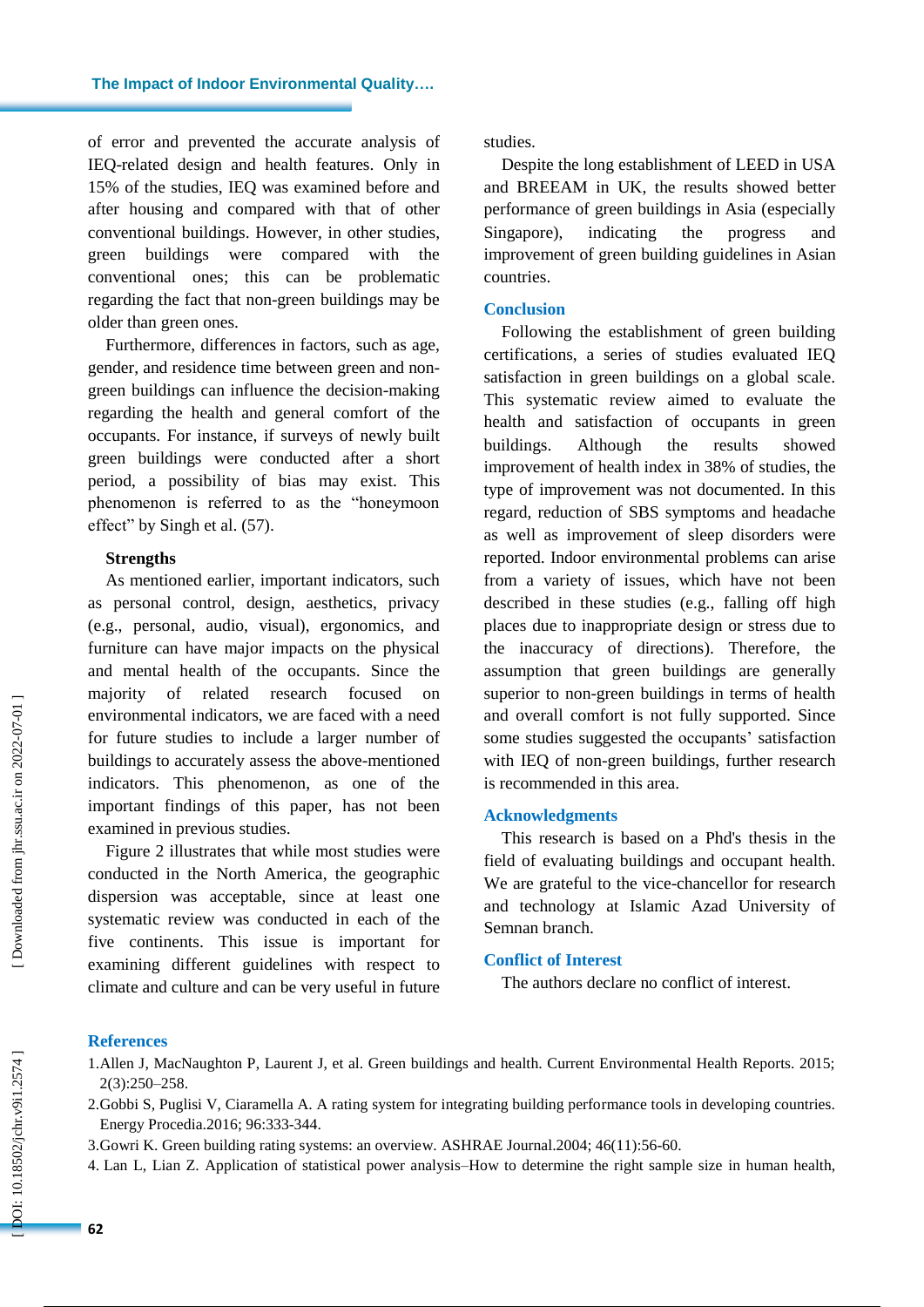comfort and productivity research. Building and Environment. 2010; 45(5):1202 -1213.

- 5 .Vilcekova S, Kridlova -Burdova E. Rating of indoor environmental quality in systems of sustability assessment of buildings. Journal of Civil Engineering.Environment and Architecture.2015; 62(4/15):459 -467.
- 6 .Al horr Y, Arif M, Katafygiotou M, et al. Impact of indoor environmental quality on occupant well -being and comfort: A review of the literature,International Journal of Sustainable Built Environment .2016; 5(1):1 –11.
- 7 .Apte MG, Fisk WJ, Daisey JM. Associations between indoor CO2 concentrations and sick building syndrome symptoms in U. S. office buildings: an analysis of the 1994 –1996 BASE study data. Indoor Air; 2000; 10(4):246 –257.
- 8 .Fisk WJ, Lei -Gomez Q, Mendell MJ. Meta -analyses of the associations of respiratory health effects with dampness and mold in homes. Indoor Air.2007; 17(4):284 –296.
- 9 . Lewtas J. Air pollution combustion emissions: characterization of causative agents and mechanisms associated with cancer, reproductive, and cardiovascular effects. Mutation Research/Reviews in Mutation Research.2007; 636(1 - 3):95 –133.
- 10 . Houtman I, Douwes M, de Jong T, et al. Policy Department Economic and Scientific Policy. New Forms of Physical and Psychosocial Health Risks at Work, Study was request by the European Parliament's Committee on Employment and Social Affairs (EMPL). European Parliament. 2008.
- 11 . Jaakkola MS, Quansah R, Hugg TT, et al. Association of indoor dampness and molds with rhinitis risk: a systematic review and meta-analysis. Journal of Allergy and Clinical Immunology .2013; 132(5):1099-1110.
- 12 . Khoshbakht M, Gou Z, Xie X, et al. Green Building Occupant Satisfaction: Evidence from the Australian Higher Education Sector. Sustainability. 2018; 10(8) :2890.
- 13 . Gayathri L, Perera BA, Sumanarathna DM. Factors affecting the indoor environmental quality in Sri Lanka: Green vs. Conventional hotel buildings. In The 5th World Construction Symposium . 2016:210 -220.
- 14 . Lombardi P. Understanding Sustainability in the Built Environment. A Framework for Evaluation in Urban Planning and Design, Ph.D. Thesis, University of Salford, September .1999.
- 15 . Pickering C, Byrne J.The benefits of publishing systematic quantitative literature reviews for PhD candidates and other early -career researchers. Higher Education Research and Development.2014; 33(3):534 –548.
- 16 . Moher D, Liberati A, Tetzlaff J, et al. The PRISMA Statement for Reporting Systematic Reviews and Meta - Analyses of Studies That Evaluate Health Care Interventions: Explanation and Elaboration.Annals of internal medicine. 2009; 151(4):65-94.
- 17 . Huizenga C, Zagreus L, Abbaszadeh S,et al. LEED post -occupancy evaluation: Taking responsibility for the occupants. Proceedings of GreenBuild, 2005.
- 18 . Abbaszadeh S, Zagreus L, Lehrer D, et al. Occupant Satisfaction with Indoor Environmental Quality in Green Buildings. Proceedings of Healthy Buildings. 2006; 3:365 -70.
- 19 . Edwards B. Benefits of Green Offices in the UK: analysis from examples built in the 1990s. Sustainable Development. 2006; 14(3):190 -204.
- 20. Leaman A, Thomas L, Vandenberg M. "GREEN" BUILDINGS: What Australian building users are saying.EcoLibrium(R). 2007; 6(10):22 –30.
- 21. Leaman A, Bordass B. Are users more tolerant of "green" buildings? Building Research & Information.2007; 35(6):662 –673 .
- 22 . Paul WL, Taylor PA. A comparison of occupant comfort and satisfaction between a green building and a conventional building, Building and environment.2008; 43(11):1858 –1870.
- 23 . Lee YS, Kim S. Indoor Environmental Quality in LEED -Certified Buildings in the U.S .Journal of Asian Architecture and Building Engineering.2008; 7(2):293 –300 .
- 24 . Lee YS, Guerin DA. Indoor environmental quality related to occupant satisfaction and performance in LEED certified buildings. Indoor Built Environ.2009; 18(4):293 -300 .
- 25 . Brown Z, Cole RJ. Influence of occupants' knowledge on comfort expectations and behaviour. Building Research & Information.2009; 37(3):227 –245 .
- 26 . Baird G. What the users think of sustainable buildings A global overview. Routledge. 2010; 1 9 .
- 27 . Lee YS, Guerin DA. Indoor environmental quality differences between office types in LEED -certified buildings in the US. Building and Environment.2010; 45( 5):1104 -1112.
- 28 . Hwang T. Effects of Indoor Lighting on Occupants' Visual Comfort and Eye Health in a Green Building. Indoor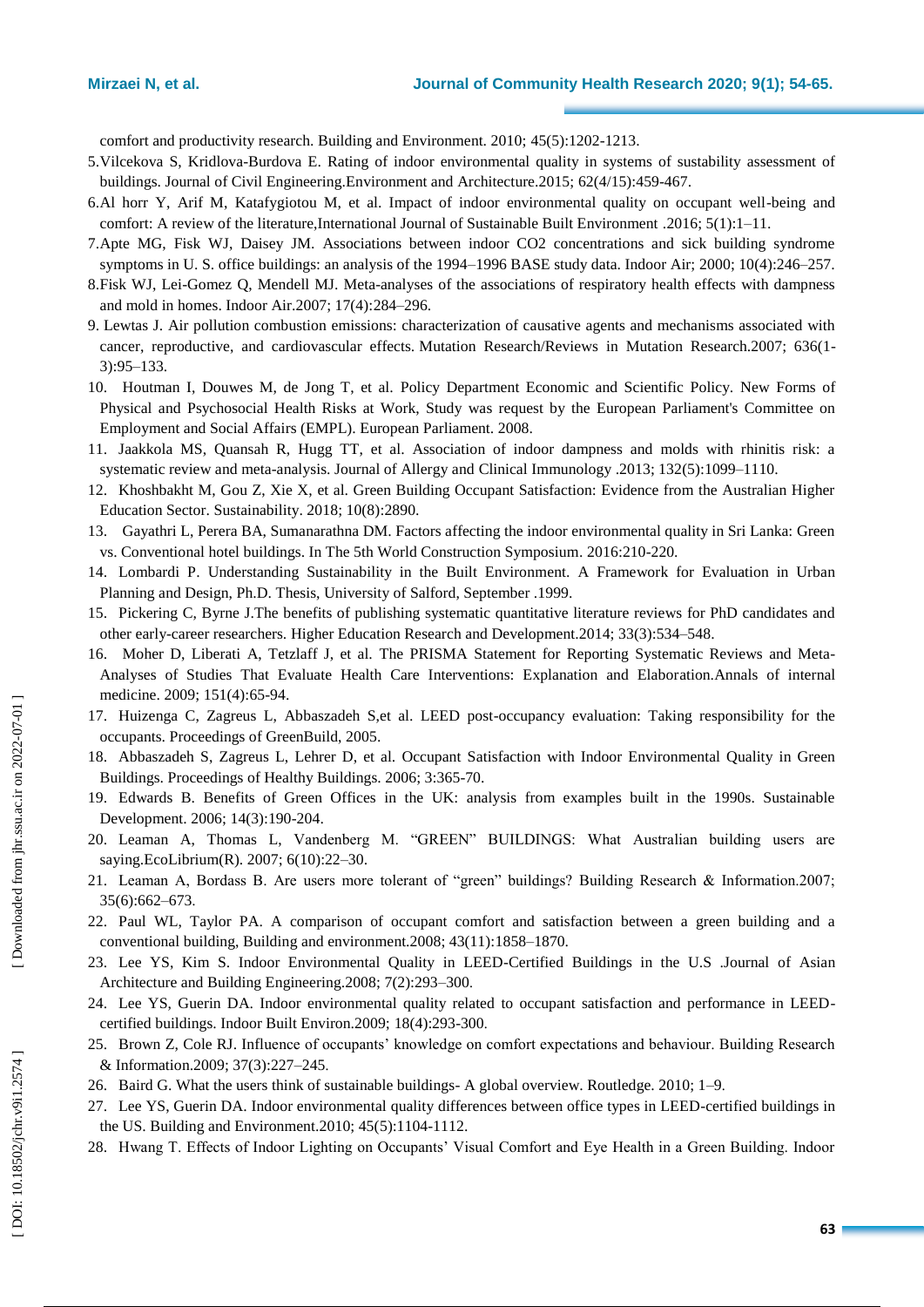and Built Environment.2011; 20(1):75 –90 .

- 29 . Brown Z, Cole RJ, Robinson J, et al. Evaluating user experience in green buildings in relation to workplace culture and context. Facilities.2010; 28(3 -4):225 –238.
- 30 . Thomas LE. Evaluating design strategies, performance and occupant satisfaction : a low carbon office refurbishment. Building Research & Information.2010; 38(6):610 -624.
- 31 . Zhang Y, Altan H. A comparison of the occupant comfort in a conventional high -rise office block and a contemporary environmentally -concerned building . Build ing and Environment.2011; 46(2):535 –545.
- 32 . Issa MH, Rankin JH, Attalla M, et al. Absenteeism, performance and occupant satisfaction with the indoor environment of Green toronto schools . Indoor and Built Environment.2011; 20(5): 511 –523.
- 33 . Singh A, Syal M, Korkmaz S, et al. Costs and Benefits of IEQ Improvements in LEED Office Buildings. Journal of Infrastructure Systems.2011; 17(2):86 -94.
- 34 . Gou Z, Lau SSY, Shen J. Indoor environmental satisfaction in two LEED offices and its implications in Green interior design. Indoor and Built Environment.2012; 21(4):503 –514 .
- 35 . Baird G, Leaman A, Thompson J. A comparison of the performance of sustainable buildings with conventional buildings from the point of view of the users. Architectural Science Review. 2012; 55(2):135 - 44.
- 36 . Mccunn LJ, Gifford R. Do green offices affect employee engagement and environmental attitudes? Architectural Science Review.2012; 55(2):128 -134.
- 37 . Deuble MP, de Dear RJ. Green occupants for green buildings: The missing link? Building and Environment.2012; 56:21 –27 .
- 38 . Rashid M, Spreckelmeyer K, Angrisano NJ. Green buildings, environmental awareness, and organizational image. Journal of Corporate Real Estate.2012; 14(1):21 -49.
- 39 . Thatcher A, Milner K. The impact of a ‗green' building on employees' physical and psychological wellbeing, Work Joural. 2012; 41(1):3816 -3823.
- 40 . Gou Z, Prasad D, Lau SSY. Are green buildings more satisfactory and comfortable? Habitat International.2013; 39:156 -161.
- 41 . Newsham GR, Birt BJ, Arsenault C, et al. Do ‗green'buildings have better indoor environments? New evidence. Building Research & Information.2013; 41(4):415 –434.
- 42 . Altomonte S, Schiavon S. Occupant satisfaction in LEED and non -LEED certified buildings. Building and Environment.2013; 68:66 –76 .
- 43 . Menadue V, Soebarto V, Williamson T. The effect of internal environmental quality on occupant satisfaction in commercial office buildings. HVAC&R Research.2013; 19(8):1051-1062.
- 44 . Agha -Hossein MM, El -Jouzi S, Elmualim A, et al. Post -occupancy studies of an office environment: Energy performance and occupants' satisfaction. Building and Environment.2013; 69:121 –130 .
- 45 . Liang HH, Chen CP, Hwang RL, et al. Satisfaction of occupants toward indoor environment quality of certified green office buildings in Taiwan. Building and Environment.2014; 72:232 –242 .
- 46 . .Hedge A, Miller L, Dorsey JA. Occupant comfort and health in green and conventional university buildings. Work.2014; 49(3):363 –72.
- 47 . Pei Z, Lin B, Liu Y, et al. Comparative study on the indoor environment quality of green office buildings in China with a long-term field measurement and investigation. Building and Environment.2015; 84:80-88.
- 48 . Kim SK, Hwang Y, Lee YS, et al. Occupant comfort and satisfaction in green healthcare environments: A survey study focusing on healthcare staff. Journal of Sustainable Development.2015; 8(1):156–173.
- 49 . Tham KW, Wargocki P, Tan YF. Indoor environmental quality, occupant perception, prevalence of sick building syndrome symptoms, and sick leave in a Green mark platinum-rated versus a non-Green mark-rated building: A case study . Science and Technology for the Built Environment.2015; 21(1):35 –44.
- 50 . Ravindu S, Rameezdeen R, Zuo J, et al. Indoor environment quality of green buildings: Case study of an LEED platinum certified factory in a warm humid tropical climate. Building and Environment. 2015; 84:105 –113 .
- 51 . Altomonte S, Saadouni S, Schiavon S. Occupant satisfaction in LEED and BREEAM -certified office buildings. Proceedings of PLEA 2016 –36th international conference on passive and low energy Architecture: Cities, buildings, People: Towards regenerative environments . Los Angeles, U.S.A. 11 -13 July, 2016.
- 52 . Lin B, Liu Y, Wang Z, et al. Measured energy use and indoor environment quality in green office buildings in

DOI: 10.18502/jchr.v9i1.2574]